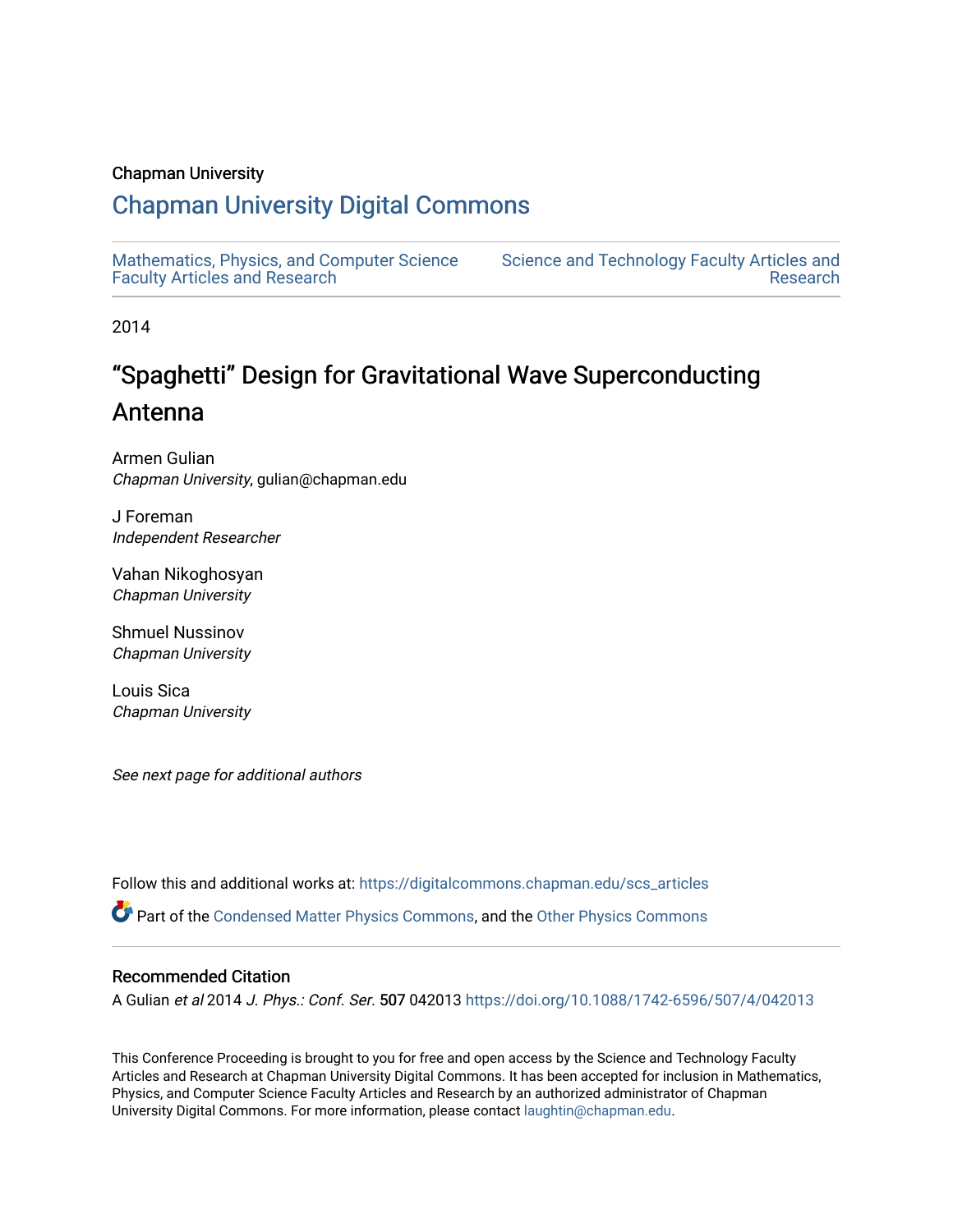### "Spaghetti" Design for Gravitational Wave Superconducting Antenna

### **Comments**

This article was originally published in Journal of Physics: Conference Series, volume 507, in 2014. <https://doi.org/10.1088/1742-6596/507/4/042013>

### Creative Commons License

# **@000**

This work is licensed under a [Creative Commons Attribution 3.0 License](https://creativecommons.org/licenses/by/3.0/).

Copyright IOP Publishing

### Authors

Armen Gulian, J Foreman, Vahan Nikoghosyan, Shmuel Nussinov, Louis Sica, and Jeff Tollaksen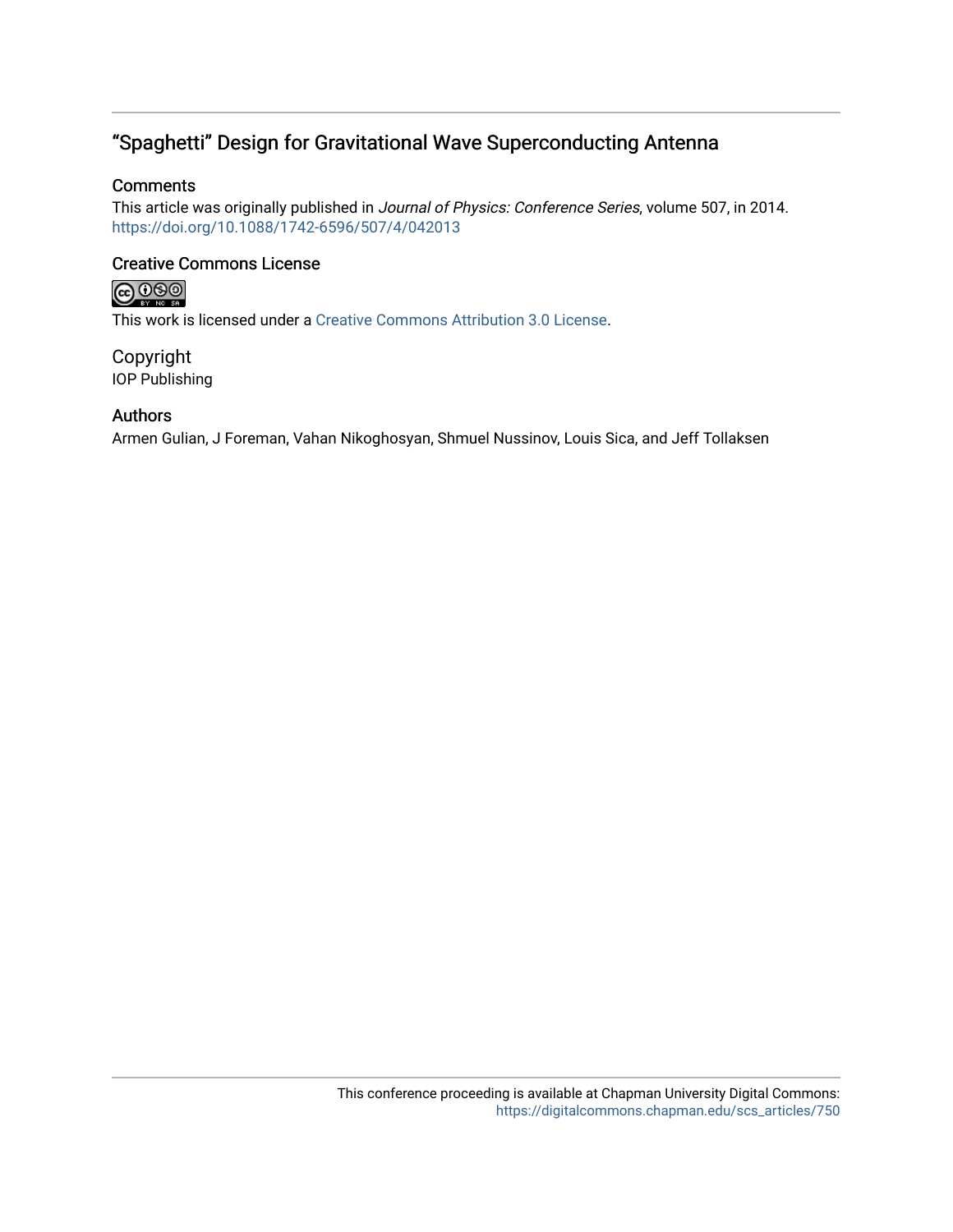### **OPEN ACCESS**

## "Spaghetti" design for gravitational wave superconducting antenna

To cite this article: A Gulian et al 2014 J. Phys.: Conf. Ser. **507** 042013

View the [article online](https://doi.org/10.1088/1742-6596/507/4/042013) for updates and enhancements.

### You may also like

- [Implementing Lean Manufacturing in](/article/10.1088/1757-899X/184/1/012016) [Malaysian Small and Medium Startup](/article/10.1088/1757-899X/184/1/012016) [Pharmaceutical Company](/article/10.1088/1757-899X/184/1/012016) Wan Mohd Khairi bin Wan Ibrahim, Mohamed Abdul Rahman and Mohd Rushdi bin Abu Bakar
- [Infrared cameras as accessories to](/article/10.1088/1361-6552/aae277) [smartphones: facts you need to know](/article/10.1088/1361-6552/aae277) Michael Vollmer and Klaus-Peter Möllmann
- **[Optimization of Gluten Free Spaghetti](/article/10.1088/1755-1315/251/1/012031)** [Products from Local Food with the Taguchi](/article/10.1088/1755-1315/251/1/012031) [Method Approach](/article/10.1088/1755-1315/251/1/012031) N K I Mayasti, M Ushada and M Ainuri -

The Electrochemical Society<br>Advancing solid state & electrochemical science & technology 242nd ECS Meeting **Submit your abstract** Oct 9 - 13, 2022 · Atlanta, GA, US Abstract submission deadline: April 8, 2022 Connect. Engage. Champion. Empower. Accelerate. **MOVE SCIENCE FORWARD**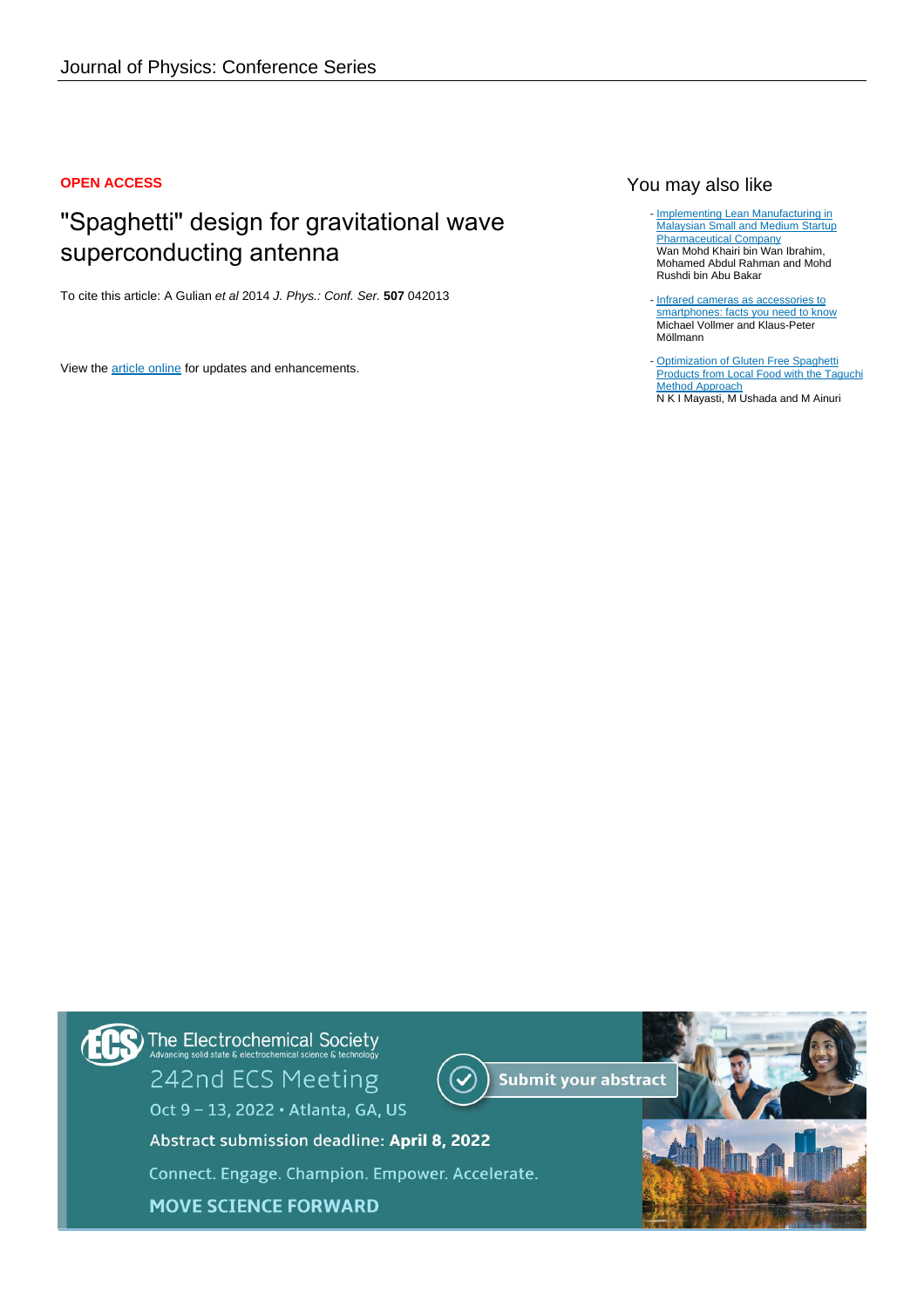# **"Spaghetti" design for gravitational wave superconducting antenna**

### A Gulian<sup>a1</sup>, J Foreman<sup>b</sup>, V Nikoghosyan<sup>a,c</sup>, S Nussinov<sup>a,d</sup>, L Sica<sup>a</sup> and **J Tollaksen<sup>a</sup>**

<sup>a</sup>Chapman U., Institute for Quantum Studies, Orange, CA & Burtonsville, MD, USA b Independent Researcher, Alexandria, VA, USA

c Physics Research Institute, National Academy of Sciences, Ashtarak, 0203, Armenia d School of Physics&Astronomy, Tel-Aviv University, Ramat-Aviv, Tel-Aviv, Israel

E-mail: gulian@chapman.edu

**Abstract**. A new concept for detectors of gravitational wave radiation is discussed. Estimates suggest that strain sensitivity essentially better than that of the existing devices can be achieved in the wide frequency range. Such sensitivity could be obtained with devices about one meter long. Suggested device consists of multi-billion bimetallic superconducting wires ("spaghettis") and requires cryogenic operational temperatures (~0.3K in the case considered).

### **1. Introduction**

-

To date, the most advanced approaches (LIGO, LISA) to gravitational wave (GW) detection measure change of the distances between macroscopic bodies. The longer the baseline the bigger the change. If the baseline distance is "2400 trillion miles, or one million times the distance to Neptune. … then a *strong* GW will briefly change that distance by less than the thickness of a human hair. We have perhaps less than a few tenths of a second to perform this measurement. And we don't know if this infinitesimal measurement will come next month, next year, or perhaps in thirty years." [1]. For the known sources of GW radiation, like the Crab Pulsar, the change will be far smaller. The difficulty of the task justifies searching for novel highly sensitive GW antennas [2]. In this note, we will describe a device based on the Tolman-Stewart (TS) effect: when a rotating coil is decelerating, an electric field  $E_{TS}=mg/e$  is generated in the conductor, which yields an electric current in the circuit containing the coil [3]. Here  $g$  is the deceleration (or, equivalently, acceleration) of the conductor,  $m$  is the rest mass of the electron, and *e* is its charge.

Gravitational waves accelerate charges by tidal gravitational forces, which are symmetric relative to the centre of mass of the charge carriers, generating a potential difference between the end of the conductor and its middle part. As early as 1976, Adler [4] noted that two different metallic conductors could be used to detect GWs by measuring the potential difference between the ends of the metals. Adler used the fact that acceleration in metallic wires acts not only on electrons but also on ions. By inhomogeneously deforming the lattice, it creates a gradient of chemical potential, which redistributes the electrons more strongly than the TS mechanism. This feature was first pointed out by Dessler *et al*. [5], confirmed experimentally by Beams [6], and recognized by many physicists, including Schiff [7]. The consensus [8] is that the electric field acting on electrons can be stronger than the TS field by a

<sup>&</sup>lt;sup>1</sup> To whom any correspondence should be addressed.

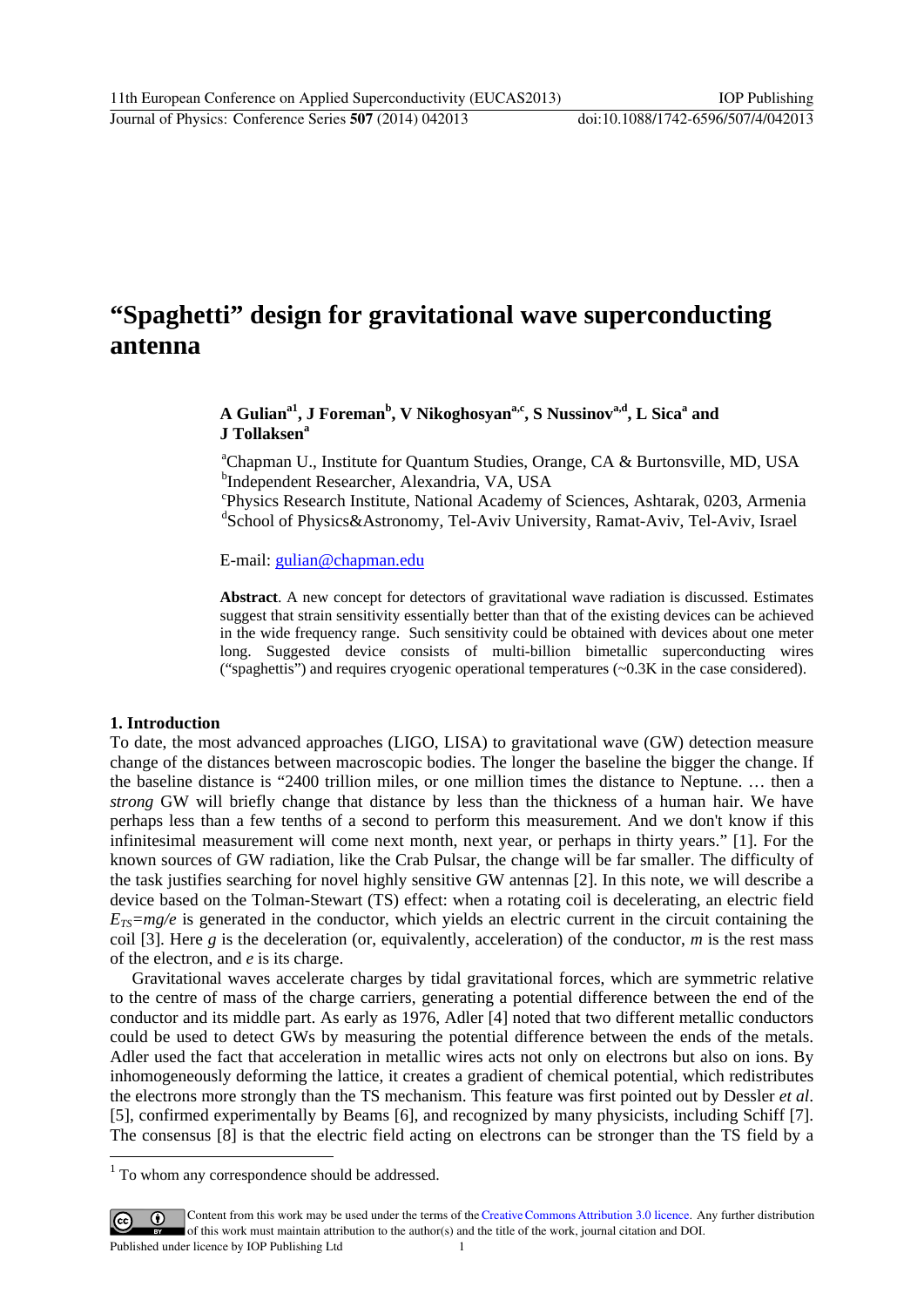factor of *M/m*, where *M* is the ionic mass. It also has an opposite sign, so that, say, in the gravity field of the earth the electrons will move opposite to the direction of *g*. The total electric field is therefore

$$
E = -\alpha Mg / e + mg / e \approx -\alpha Mg / e. \tag{1}
$$

The dimensionless coefficient  $\alpha$  depends on the parameters of the material, and is estimated to be  $\alpha$ -0.1–1. Then, two wires of materials with different  $\alpha$ *M* will develop different electric potentials in the GW field. Adler did not consider the noise factors such as the Johnson-Nyquist noise related to his very long antenna. We show below how to modify this approach by taking advantage of superconductivity. In particular, this will allow making the antenna much shorter, say, *1m* long, so that it will be feasible to cool it to sub-Kelvin cryogenic temperatures. We will discuss the inherent limitations of the sensitivity due to thermal fluctuations. It will be shown by using a reasonable experimental design, that GWs from the Crab Pulsar may become detectable.

#### **2. Basic principle**

We start with the antenna geometry shown in figure 1.



**Figure 1.** The GW  $h=h_0Sin\omega t$  is incident perpendicularly to the plane of the two bimetallic conductors. Each conductor, A or B, is of length *L*. The ends of the conductors are connected (not shown) to close the loop.

The force acting on a lattice ion at a distance  $x$  from the centre of mass is [4]

$$
F(x) = M\ddot{h}x/2; \quad \ddot{h} \equiv d^2h/dt^2, \tag{2}
$$

where the dimensionless amplitude *h* of the GW is defined via induced small coordinate deviation  $\Delta x = xh/2$ . Then the analog of the Eq. (1) for the case of GW is

$$
E(x) = \alpha M \ddot{h} x / 2e \,. \tag{3}
$$

The amplitude of the electromotive force  $\mathcal C$  is the integral of the *E*-field over the closed loop [10,11]:

$$
\mathcal{E} = \oint_{A-B-A-B} E(x)dx = -(\ddot{h}L^2/2e)(\alpha_A M_A - \alpha_B M_B).
$$
 (4)

In writing this we neglected the contribution of the connectors between two bimetallic wires in Fig.1. Time-periodic electric field  $E = E_0 \exp(i\omega t)$  generates the following total current density in a superconductor [11, 12]:

$$
j = j_n + j_s = (\sigma_1 - i \sigma_2)E , \qquad (5)
$$

where

$$
\sigma_1 = (n_n e^2 \tau) / [m(1 + \omega^2 \tau^2)], \quad \sigma_2 = n_s e^2 / (m\omega) + n_n e^2 (\omega \tau)^2 / [m\omega(1 + \omega^2 \tau^2)].
$$
 (6)

In Eq. (6),  $n_s$  and  $n_n$  are superconducting and normal electron densities,  $\omega$  is the frequency, and  $\tau$  is the relaxation time of the normal electrons (typically,  $\tau \sim 10^{-13}$  s). The smallness of  $\omega \tau$  allows keeping only the first term in  $\sigma_2$  of Eqs. (6) with the result

$$
j \approx j_s = -i \frac{n_s e^2}{m\omega} E. \tag{7}
$$

Notice that in the case of normal metals ( $n<sub>s</sub> \equiv 0$  in Eq. (6)), the dominant contribution to the current (5) would come from the  $\sigma_1$ -term, and the current would be smaller than (7) by a factor of  $\omega \tau$ , *i.e.*, ten orders of magnitude smaller than the superconductor response at 100 Hz frequency range. We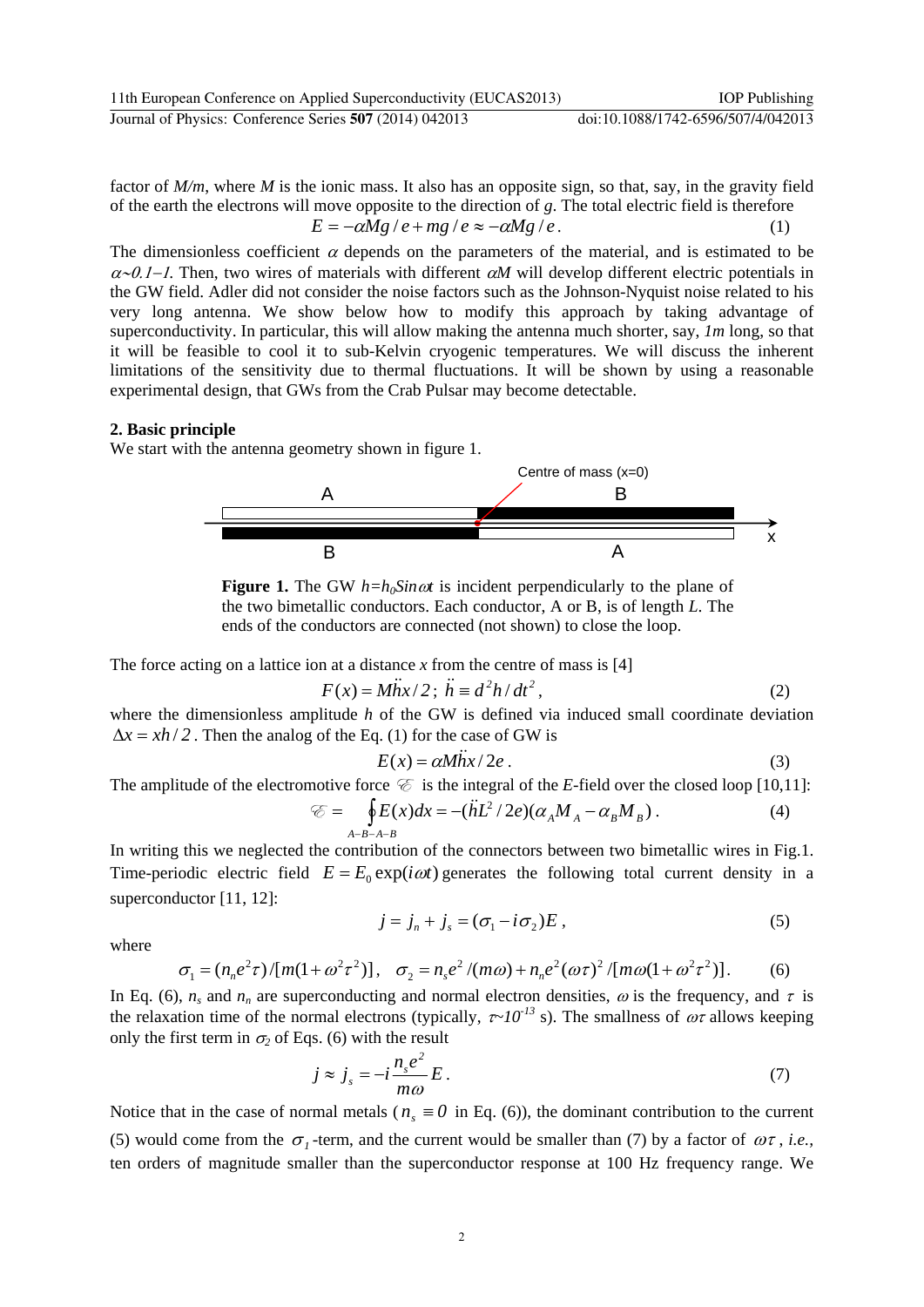assume for simplicity that the ratio  $n/m$  in (7), as well as the wire cross sections *S* are the same for both materials *A* and *B*, so that

$$
E = \mathcal{E}/(4L) = (\ddot{h}L/8e)(\alpha_A M_A - \alpha_B M_B). \tag{8}
$$

The requirement of having the same current flow through all parts of our circuit implies via Eq. (7) that the electric field *E* in (8) is also spatially constant. For the harmonic GW mentioned in the caption to figure 1 with amplitude  $h_0$  and frequency  $\omega$ , the current amplitude is:

$$
I = |jS| = [n_s e \omega h_0 L S / (8m)] \alpha_A M_A - \alpha_B M_B
$$
 (9)

- this expression is immediately applicable to periodic sources, such as the Crab Pulsar.

#### **3. Inductance and magnetic energy**

In the above calculations we neglected the magnetic inductance effects. To justify such a procedure the magnetic energy:  $E_{mag} = \mathcal{L}I^2/2$  (where  $\mathcal{L}$  is the circuit inductance) should not exceed the kinetic energy associated with the current flow:  $E_{kin} = LSn_{s}mv^{2}$ . Otherwise, the energy would be transferred to the magnetic field rather than to the charge motion. For a single loop in figure 1 their ratio is

$$
E_{mag}/E_{kin} \sim \mu_0 L e^2 n_s^2 \mathsf{V}^2 S^2 / L S n_s m \mathsf{V}^2 = \mu_0 e^2 n_s S / m \tag{10}
$$

(where  $\mu_0 = 4\pi \cdot 10^{-7}$  *Henry/meter*). Substituting  $n_s \sim 10^{22}$  *cm*<sup>-3</sup> into Eq. (10), we find that  $E_{mag}/E_{kin} \sim I$  when  $S \sim 10^{-14} m^2$ , or the wire diameter is about 0.1 $\mu$ m. This choice has the extra advantage of using superconducting materials most effectively, since the diameter of the wire is close to the London penetration depth  $\lambda$  of typical superconductors. Substituting S and  $[(\alpha M/m)_{A} - (\alpha M/m)_{B}] \sim 10^{4}$  (which one can expect, say, for vanadium-lead bimetallic pair) into Eq. (10), we find  $I \approx 2 \cdot 10^{-2} (\omega / H_z) h_0$ . Thus, for  $h_0 \sim 10^{-26}$  and  $\omega \sim 2\pi (60)Hz$  we have  $I \approx 0.7 \cdot 10^{-25}$  [*Amp*] in a single loop. In principle, one can imagine a design made of a big number *N* of bimetallic wires with currents in opposite direction in neighboring conductors. The wires can be merged into a single read-out circuit, as shown in figure. 2.



**Figure 2.** *Left -* Cross sectional view of wire arrangement. *Right -* Schematics of multi-wire interconnections for noninvasive current measurement via SQUID. Since the flow of current in materials *A* and *B* takes place in opposite directions, two semi-circles constitute a full current loop for inductive pick up.

One can, in principle, choose *N* as big as required to make the current detectable.

#### **4. Sensitivity**

The sensitivity of the antenna is determined by the signal-to-noise ratio: at unknown frequency *Isignal/Inoise* should be at least *>1* for detection. Comprehensive consideration of all noise factors is beyond the scope of this paper. However, thermodynamic Johnson-Nyquist noise is unavoidable and we consider it as a first approximation. It is generated by unpaired electrons, and has magnitude  $I_{noise}$   $\left(\frac{1}{2}I(K_B T/R_n)\delta V\right]^{1/2}$  [11,12], where  $k_B$  is the Boltzmann constant,  $R_n$  is the resistance to normal (unpaired) electrons in superconductors, and  $\delta v$  is the measurement bandwidth:

$$
I_{signal}/I_{noise} \sim en_s S L \omega(\alpha M/m) h_0 / \{8[4(k_B T/R_n)\delta v]^{1/2}\} > 1.
$$
 (11)